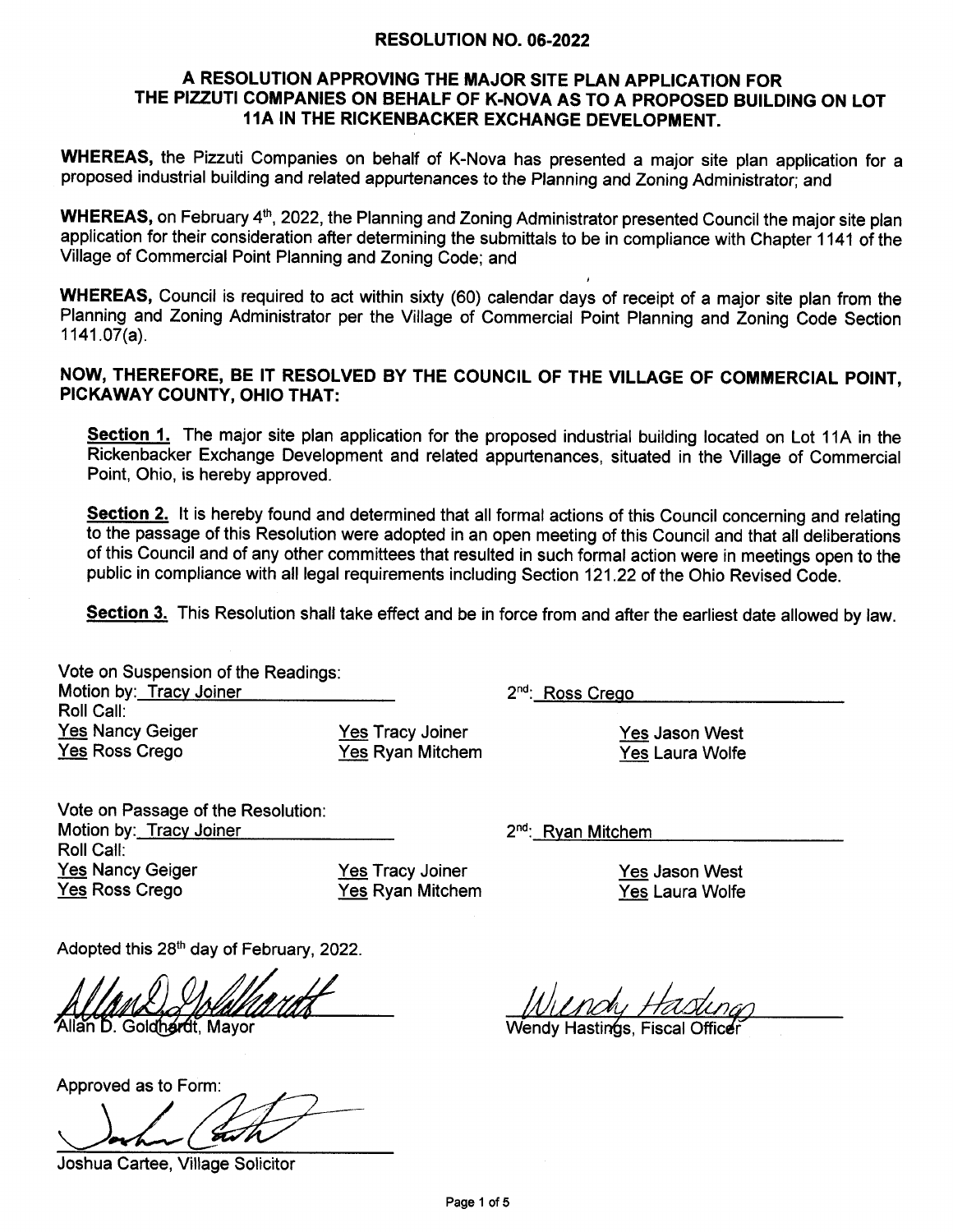### RESOLUTION NO. 06-2022



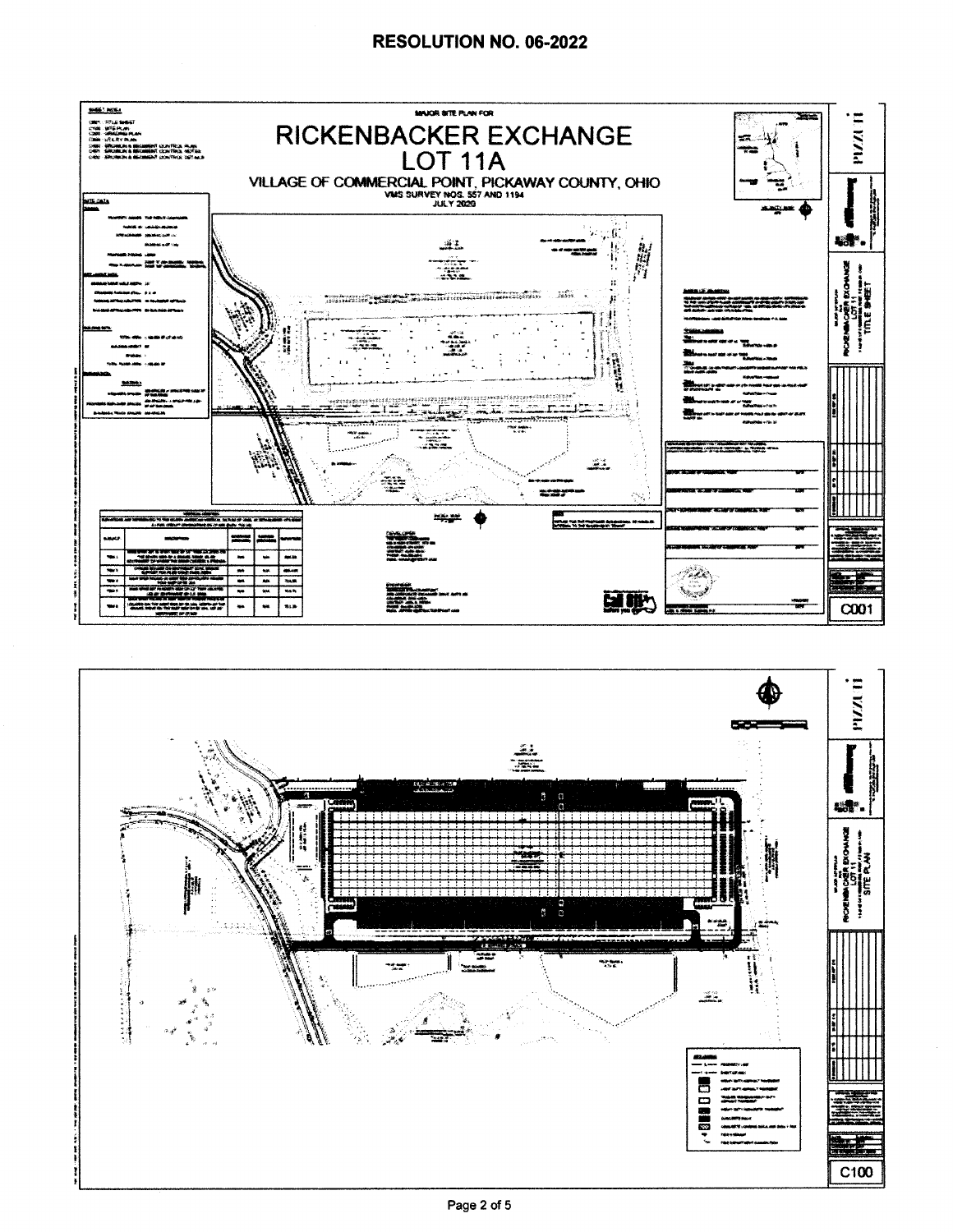

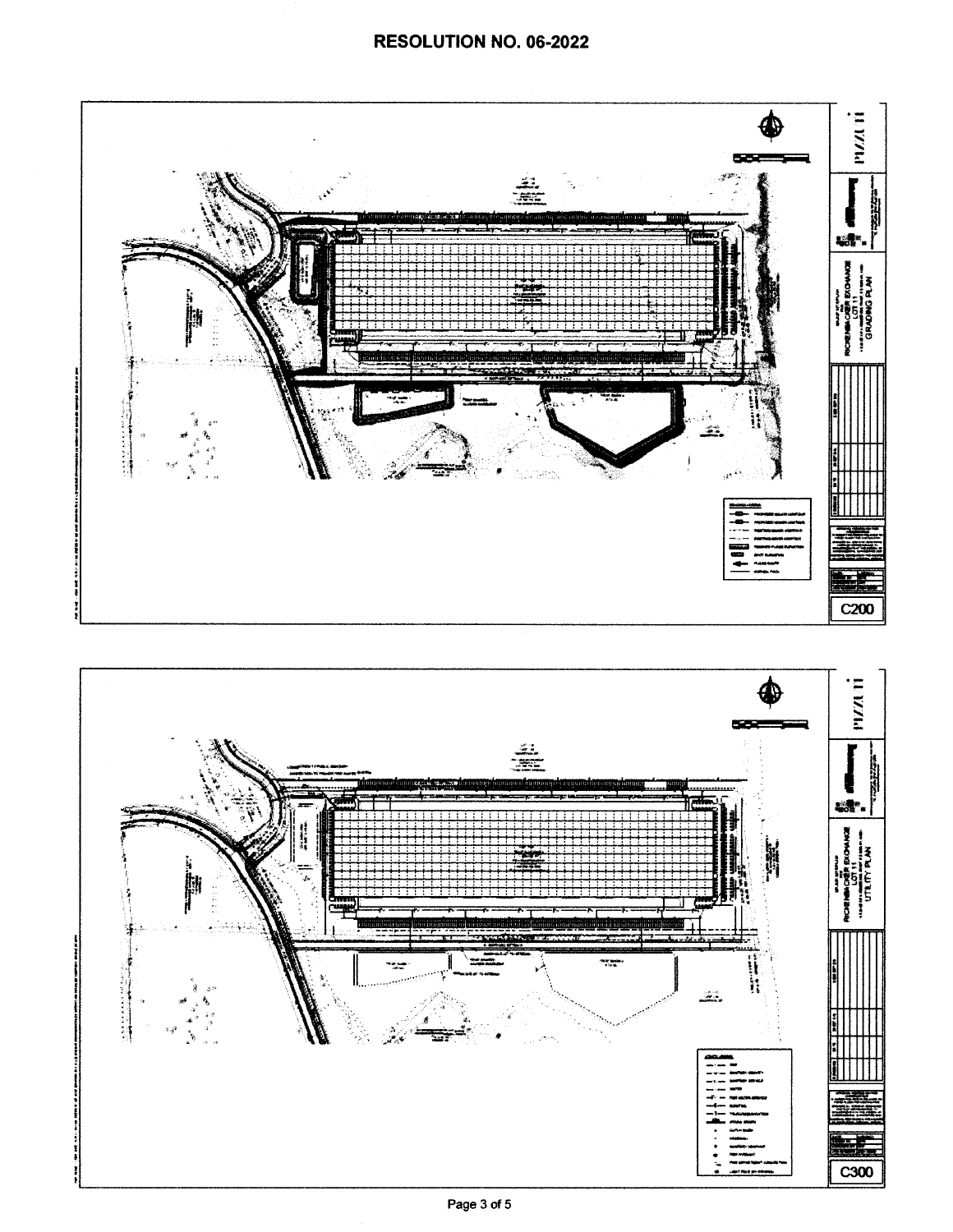

| <b><i><u><i>BELIMBER</i></u></i></b>                                                                      |                                                                                                                                                                                                                                                                                                                                                                                                                                                                                                                                                                | <b>Senior Addition and the</b>                                                                                                                                                                                                                                                                                                                                                                                                                                                     |                                                                                                                                                                                                                                      |                                                                                               |                                            |
|-----------------------------------------------------------------------------------------------------------|----------------------------------------------------------------------------------------------------------------------------------------------------------------------------------------------------------------------------------------------------------------------------------------------------------------------------------------------------------------------------------------------------------------------------------------------------------------------------------------------------------------------------------------------------------------|------------------------------------------------------------------------------------------------------------------------------------------------------------------------------------------------------------------------------------------------------------------------------------------------------------------------------------------------------------------------------------------------------------------------------------------------------------------------------------|--------------------------------------------------------------------------------------------------------------------------------------------------------------------------------------------------------------------------------------|-----------------------------------------------------------------------------------------------|--------------------------------------------|
|                                                                                                           |                                                                                                                                                                                                                                                                                                                                                                                                                                                                                                                                                                |                                                                                                                                                                                                                                                                                                                                                                                                                                                                                    | <b>SPURK THE RESIDENCE</b>                                                                                                                                                                                                           |                                                                                               | . .                                        |
|                                                                                                           |                                                                                                                                                                                                                                                                                                                                                                                                                                                                                                                                                                |                                                                                                                                                                                                                                                                                                                                                                                                                                                                                    |                                                                                                                                                                                                                                      | <b>STAND SORT</b><br>--<br><b>SALE</b><br><b>COMPANY</b>                                      | ÷                                          |
| BAE                                                                                                       |                                                                                                                                                                                                                                                                                                                                                                                                                                                                                                                                                                | <b>SERIE CONSUME</b>                                                                                                                                                                                                                                                                                                                                                                                                                                                               | T A PARAMENT, FA SHIN, AUR-, JA FAAR SUIT JATATAN ANGANG JA 1870 A 2000<br>ANGENDERI CANARANG SIY ANGATAR, PANG, ANGA ANGANG ANGA ANG JANA<br>ANG KING ANG SANGAN ANG JASITAL<br>ANG KING ANG SANGAN ANG JASITAL                     | $-1$<br><b>No. MADA</b><br>د ه                                                                | ₹                                          |
| CONTRACTOR COMPTOMA                                                                                       | Tell the financial comments are partners are requested and comments were                                                                                                                                                                                                                                                                                                                                                                                                                                                                                       | alle Maladas scalifica, fuestada addição alcanoadoreir foi administrativa aplica na<br>Alfrega Tualana da Alfrey Pre ascelada ao Político do as alfredos ao alfredos.<br>Alfredos Francisco<br>$\bullet$                                                                                                                                                                                                                                                                           | and Abdill applicited at least subjects and subjected reconstructions and states and the abdilla.<br>Their your district substantinesses                                                                                             | <b>REGISTER</b><br>■※<br><b>The Color</b>                                                     | ∽<br>₩                                     |
| MARCI MALAYSIA                                                                                            | a Charlotte collected from collectifications and a company and compatibles consenting and the collection of the<br>Anti- and advanced to advance compatible from the company and and all the collection from anti-<br>Anti- of The C                                                                                                                                                                                                                                                                                                                           |                                                                                                                                                                                                                                                                                                                                                                                                                                                                                    | स्थिति । यदी रहे अन्तर्गतानि सिद्धांतात सेनेसाठ ने असाइने काम संसाम (अस्तर्गतानामान कांग्रेस, अस्तर स्थानक<br>सर्वत संसारमा जोताती संसाधनीय                                                                                          | <b>AN</b><br><b>MALL SERVICE</b><br>فاذفه                                                     |                                            |
| <b><i><u>BERNIK CRAIN</u></i></b>                                                                         | risalinalis di lawaikilin biang sala (alah di masagi ta tai kaji wa dhigas<br>Kati 198 Malikawith Babriana inggota kati ng kapisala                                                                                                                                                                                                                                                                                                                                                                                                                            | $\lambda$ and these products are considered as a product of the second state $\lambda$ , and it is a second state of the second state of the second state of the second state of the second state of the second state of the second sta                                                                                                                                                                                                                                            | and manufacturing and an analysis of the control of the companies.                                                                                                                                                                   | <b>MARK STRAKE</b><br><b>ALC:</b><br><b>Maria</b><br>18.00                                    |                                            |
| <b><i><u><b>ANTIANS AND</b></u></i></b><br><b>START AND REAL</b>                                          |                                                                                                                                                                                                                                                                                                                                                                                                                                                                                                                                                                |                                                                                                                                                                                                                                                                                                                                                                                                                                                                                    | etatus desapata.<br>1980an - Paris Hans de Lander, actriz de la provincia de<br>1980an - Paris Handsberg, actriz de la provincia de                                                                                                  | <b>Bis 40000</b><br>۰÷<br>-<br>l∉∉                                                            |                                            |
| <b>ATT AUTO</b>                                                                                           | the contract of a stringer maintain section of the second finance<br>What Contact Finances and Altima, State of the Torian State and<br>Annual Marineset is contract to a finance contract or spread the contract<br>The contract of th                                                                                                                                                                                                                                                                                                                        | ala senara da ser di questi di Palagon estata al 1-ar 1994.<br>Alfano vanda di Sala di Alia, Crapalli di Mari Bala (1995)<br>Alfano van della Colegna Espaina di Sala (1995)<br>Alfano van della Colegna Espaina di Salas (1                                                                                                                                                                                                                                                       |                                                                                                                                                                                                                                      | - 3<br><b>Taxat</b><br>محمد سنة<br>معا<br>ia a                                                |                                            |
| or and continue or more.<br>فتحمد التلاسفة<br>san .                                                       |                                                                                                                                                                                                                                                                                                                                                                                                                                                                                                                                                                | sina "holdin Móis thể shi trì sinh vincisin dị sin một tron. Tổ chuyển<br>Sai Pháp Nghệ Salikan vin Phúp và sáth nhiều P (1982) đầu P (1<br>Santheim vincisit "Philadella" Thì Salikan V (2017-2019)                                                                                                                                                                                                                                                                               | <b>RECEIVED</b>                                                                                                                                                                                                                      | anisas English<br>Waliozaliwa 1980<br>. .<br><b>Shi 1964</b><br>ist va                        |                                            |
| والكانف                                                                                                   | the blacks and h<br>Matthe francisco<br>Bacthal Francisco<br>Bacthal Francisco<br>Bacthal Francisco                                                                                                                                                                                                                                                                                                                                                                                                                                                            | bull situation about the binut of restriction models in a wide construction.<br>While regale in antically or for profiting applicit.                                                                                                                                                                                                                                                                                                                                               |                                                                                                                                                                                                                                      | Announce Ordense<br>4点<br><b>Tara</b><br>und stake their achieves four took of achiever added |                                            |
| an a bhainmean a                                                                                          | talfordata abbasada talforotacida de dez Maud del Vindolesis algund<br>talian en declar de "Al Taler villar de 1999 de Marcallo nella Mauricia"<br>folivari taleran de Taleria                                                                                                                                                                                                                                                                                                                                                                                 | A. Malaysia and Malaysia and and a company and and a selection of a state and and a selection of a state of a<br>An and company and result and property and an analysis of a selection of a selection of a selection of the se<br>Nu                                                                                                                                                                                                                                               | The confliction and construction of the construction of the condition of the condition of the condition of the<br>Analysis of the construction of the condition of the condition of the condition of the condition of the conditi    | CONTROL COMPANY CONTROL CONTROL CONTROL CONTROL CONTROL                                       | <b>1998</b><br>×                           |
| Station & Classics<br>Confident allocations                                                               | s schedhalthia ch' dhianacht dan air agus 16 maionta chuaigh a amainte.<br>Gailthia, aicsofail as 1 Mach an Ailmein.                                                                                                                                                                                                                                                                                                                                                                                                                                           |                                                                                                                                                                                                                                                                                                                                                                                                                                                                                    | maa teologiyashiin jirthiinin ee midhaan ahk, ee maaghadan qor<br>Bidaaraaniya taabada bax ah in nagii taabada qaaraaniya qaara<br>Adama ah fadhiinin ah di aab o taabada ahab iyo baxan                                             |                                                                                               |                                            |
|                                                                                                           | Policies and Private the of an educate statistic spaceaux of the statis.                                                                                                                                                                                                                                                                                                                                                                                                                                                                                       | $\begin{minipage}{0.9\textwidth} \begin{tabular}{l} \textbf{0.4\textwidth} \textbf{0.4\textwidth} \textbf{0.4\textwidth} \textbf{0.4\textwidth} \textbf{0.4\textwidth} \textbf{0.4\textwidth} \textbf{0.4\textwidth} \textbf{0.4\textwidth} \textbf{0.4\textwidth} \textbf{0.4\textwidth} \textbf{0.4\textwidth} \textbf{0.4\textwidth} \textbf{0.4\textwidth} \textbf{0.4\textwidth} \textbf{0.4\textwidth} \textbf{0.4\textwidth} \textbf{0.4\textwidth} \textbf{0.4\textwidth}$ |                                                                                                                                                                                                                                      |                                                                                               | Į                                          |
|                                                                                                           | $\begin{split} \Delta \mathcal{P} &\quad \Delta \mathcal{P} \text{ and } \Delta \mathcal{P} \text{ and } \Delta \mathcal{P} \text{ are } \Delta \mathcal{P} \text{ and } \Delta \mathcal{P} \text{ are } \Delta \mathcal{P} \text{ and } \Delta \mathcal{P} \text{ are } \Delta \mathcal{P} \text{ and } \Delta \mathcal{P} \text{ are } \Delta \mathcal{P} \text{ and } \Delta \mathcal{P} \text{ are } \Delta \mathcal{P} \text{ and } \Delta \mathcal{P} \text{ are } \Delta \mathcal{P} \text{ and } \Delta \mathcal{P} \text{ are } \Delta \mathcal{P} \$ |                                                                                                                                                                                                                                                                                                                                                                                                                                                                                    | .<br>And the control of the control and the control the control of the control of the control of the control of th<br>The control of the control of the control of the control of the control of the control of the control of the   |                                                                                               |                                            |
|                                                                                                           | ass. Thailanda de discussionidade disclusivamente de fecha antenio estadounidade sendo am<br>Antenio Mario - Theodore minore de conservativam antico Anto Antonios alfantes aparelles                                                                                                                                                                                                                                                                                                                                                                          | EN FRANCISCO                                                                                                                                                                                                                                                                                                                                                                                                                                                                       | T den bilt self allerlinger to blies in restraint or allershiftetten bestimmt selfs.<br>Selfshachts to the specifier the distinguishing of the first and the specific regular.<br>The continue states of the specific of the specifi |                                                                                               | ER BIOWNEE<br>T.11<br>19EDWERT<br>1. NOTES |
|                                                                                                           | with the adjust relationship for confiner booth on the arm was restured that area.<br>And, and area                                                                                                                                                                                                                                                                                                                                                                                                                                                            | dentism control that the successive and supports above the<br>Historical cross cases from the success of the substitute of the set<br>and their books with the sale transition to be used that at all controls of                                                                                                                                                                                                                                                                  | The spectrum from the contemporary of the posterior transfer the property of the context.<br>Which the second context and polymeral in primary the second the second and context theory.<br>Of Colleges of East T                    |                                                                                               | M¥bi€o<br><b>DESIGNATION</b>               |
| Pridagentia 1 di visit ad trin-<br>المستحمل                                                               | The grite sale and affectively by the cast of statement on instance in communities.                                                                                                                                                                                                                                                                                                                                                                                                                                                                            |                                                                                                                                                                                                                                                                                                                                                                                                                                                                                    |                                                                                                                                                                                                                                      |                                                                                               |                                            |
|                                                                                                           | as, atlasjon caldina, interprinte to the subtraction or two security actions.<br>Earth administrative and call call this significant interprint. A correlation<br>Policy Mount for the bottles of subscribes and collective at april                                                                                                                                                                                                                                                                                                                           | The second of children Aug A + Daily Cold at approved them a concentration of the approximation of                                                                                                                                                                                                                                                                                                                                                                                 | The contribution does at additional of colorinal find as sold on conditi<br>1982 - Annald and China and in condition and handled and company<br>1971 - An artist afront allow take the release a station change of                   |                                                                                               | VENEN<br>÷oō                               |
| <b>STATE SPACES</b>                                                                                       | ale dell'actività attendante alla segunda anni soletti con eller anno anno 1930.<br>Parte trattatamente de sud le castillatura actività de ferro al castillatura ar<br>Se estabat della territoria della parte del concellisti solet                                                                                                                                                                                                                                                                                                                           | activities of this 10 m is determined resolution of characterization political systems.<br>Handle and the season in the collection interest in a standard and the collection of<br>Analysis collection of the state from the collect                                                                                                                                                                                                                                               | chaine in the control of the country forms and of experimental and the control of the control of the control o<br>control of the control of the control of the control of the control of the control of the control of the contro    |                                                                                               | 猪                                          |
|                                                                                                           | <b>BATEROOMSTER</b>                                                                                                                                                                                                                                                                                                                                                                                                                                                                                                                                            | $\sim$ , standing constitute of the special construction of the construction of the construction of the constant constant of the constant of the constant of the constant of the constant of the constant of the constant of th                                                                                                                                                                                                                                                    | 1073-1083 108 108 109 100 100                                                                                                                                                                                                        |                                                                                               |                                            |
|                                                                                                           |                                                                                                                                                                                                                                                                                                                                                                                                                                                                                                                                                                | just constant in this cold is additional constant of a standard community.                                                                                                                                                                                                                                                                                                                                                                                                         | m.                                                                                                                                                                                                                                   |                                                                                               |                                            |
|                                                                                                           | Color and Structure Service, 2009 Chicagovan Province Homester, 417<br>1956 and 1962 and America Scottish Color Province Homester and Color<br>1962 Block Color Medical Active Province Alberta Homester and Color                                                                                                                                                                                                                                                                                                                                             | "he althous sale of the althought in the collection of the project of the collection of the collection of the<br>An interface the first and althought of the althought of the collection of the collection of the collection of<br>A                                                                                                                                                                                                                                               | <b>IFINERENE</b>                                                                                                                                                                                                                     |                                                                                               |                                            |
|                                                                                                           |                                                                                                                                                                                                                                                                                                                                                                                                                                                                                                                                                                | álmina, szeritmekik, nevigi szeri szerinyi atmatásár azot fel, szerin sz.<br>Arma kesztes halláló az eredetés az álmát (k. szerind halaszkéletés)<br>Az kélekítése mű azóttasztó                                                                                                                                                                                                                                                                                                   | <b>RALEFO RAUGHOR</b>                                                                                                                                                                                                                |                                                                                               |                                            |
|                                                                                                           |                                                                                                                                                                                                                                                                                                                                                                                                                                                                                                                                                                |                                                                                                                                                                                                                                                                                                                                                                                                                                                                                    | <b>Albuminatio</b>                                                                                                                                                                                                                   |                                                                                               |                                            |
|                                                                                                           |                                                                                                                                                                                                                                                                                                                                                                                                                                                                                                                                                                |                                                                                                                                                                                                                                                                                                                                                                                                                                                                                    |                                                                                                                                                                                                                                      |                                                                                               |                                            |
|                                                                                                           |                                                                                                                                                                                                                                                                                                                                                                                                                                                                                                                                                                | <b>PACKERS</b>                                                                                                                                                                                                                                                                                                                                                                                                                                                                     |                                                                                                                                                                                                                                      |                                                                                               |                                            |
|                                                                                                           |                                                                                                                                                                                                                                                                                                                                                                                                                                                                                                                                                                |                                                                                                                                                                                                                                                                                                                                                                                                                                                                                    | <b>TV DEAN AND</b>                                                                                                                                                                                                                   |                                                                                               |                                            |
|                                                                                                           |                                                                                                                                                                                                                                                                                                                                                                                                                                                                                                                                                                | antar Alburrasi wan fisikala Maleja kuma amina ku Malejat Kuma<br>Araft Khudhishiya wang Mula salang di sauranini sa san ka ak<br>awin Hilaam Kaluarit Yaw Indonesia at antar 27 Katalua<br>awin Hilaam Kaluarit Yaw Indones                                                                                                                                                                                                                                                       |                                                                                                                                                                                                                                      |                                                                                               |                                            |
|                                                                                                           |                                                                                                                                                                                                                                                                                                                                                                                                                                                                                                                                                                |                                                                                                                                                                                                                                                                                                                                                                                                                                                                                    |                                                                                                                                                                                                                                      |                                                                                               |                                            |
| <b>BOYERS</b>                                                                                             | the contract of their freezoes contract or compressive to the result.<br>Historical costs and records contract the color of the costs in<br>Modelland from the contract.                                                                                                                                                                                                                                                                                                                                                                                       | <b>Mark and Monetary condition codes,</b>                                                                                                                                                                                                                                                                                                                                                                                                                                          |                                                                                                                                                                                                                                      |                                                                                               |                                            |
| <b>AMERICAN</b>                                                                                           |                                                                                                                                                                                                                                                                                                                                                                                                                                                                                                                                                                |                                                                                                                                                                                                                                                                                                                                                                                                                                                                                    |                                                                                                                                                                                                                                      |                                                                                               |                                            |
|                                                                                                           | na, badana aki shugiri Lindha, fasihan ku galaki fa ma a<br>dilamahan ku tu ki kalafiran je tu ku udi di shigilana, har wada<br>tu ku bil                                                                                                                                                                                                                                                                                                                                                                                                                      |                                                                                                                                                                                                                                                                                                                                                                                                                                                                                    |                                                                                                                                                                                                                                      |                                                                                               |                                            |
| 10014-008<br><b>MAGA-4</b>                                                                                |                                                                                                                                                                                                                                                                                                                                                                                                                                                                                                                                                                |                                                                                                                                                                                                                                                                                                                                                                                                                                                                                    | and in angeles for het verdig maar, op theoreman van de maarden en aanvankel<br>maar van de kommunesterskepen van de gevalen.                                                                                                        |                                                                                               |                                            |
| <b>BANK HARMARING</b><br>NAJNAJNA, SVRNJANA<br>NATAVAJNA, GVRNJANA, SVRNJA<br>NATAVAJNA MROGALAVA, SVRNJA |                                                                                                                                                                                                                                                                                                                                                                                                                                                                                                                                                                |                                                                                                                                                                                                                                                                                                                                                                                                                                                                                    | A KENTAIN TO TEMPORARY ABRIGAN THE CONTACTOR AVAIL FLAGS & FLTES FUNDS.<br>FINESIN ANGHAM THE SAME OF N.Y. SEN. CRACKWASH.                                                                                                           |                                                                                               | $\overline{\phantom{a}}$                   |
|                                                                                                           |                                                                                                                                                                                                                                                                                                                                                                                                                                                                                                                                                                | The state. Birtholomic Historical Antique are numerically as in the factor of a                                                                                                                                                                                                                                                                                                                                                                                                    |                                                                                                                                                                                                                                      |                                                                                               |                                            |
|                                                                                                           |                                                                                                                                                                                                                                                                                                                                                                                                                                                                                                                                                                |                                                                                                                                                                                                                                                                                                                                                                                                                                                                                    | <b>Therman</b>                                                                                                                                                                                                                       |                                                                                               | 20s<br><b>.</b>                            |
|                                                                                                           |                                                                                                                                                                                                                                                                                                                                                                                                                                                                                                                                                                | Sand Horn in 1973 in 1974.<br>Se von de Sand Horn 1974.<br>Se von de Louis Voltage (1974.                                                                                                                                                                                                                                                                                                                                                                                          |                                                                                                                                                                                                                                      |                                                                                               |                                            |
|                                                                                                           |                                                                                                                                                                                                                                                                                                                                                                                                                                                                                                                                                                |                                                                                                                                                                                                                                                                                                                                                                                                                                                                                    |                                                                                                                                                                                                                                      |                                                                                               |                                            |
|                                                                                                           |                                                                                                                                                                                                                                                                                                                                                                                                                                                                                                                                                                |                                                                                                                                                                                                                                                                                                                                                                                                                                                                                    |                                                                                                                                                                                                                                      |                                                                                               | استا<br>فبالكافية سار                      |
|                                                                                                           |                                                                                                                                                                                                                                                                                                                                                                                                                                                                                                                                                                |                                                                                                                                                                                                                                                                                                                                                                                                                                                                                    |                                                                                                                                                                                                                                      |                                                                                               | <u>a wa je pr</u>                          |
|                                                                                                           |                                                                                                                                                                                                                                                                                                                                                                                                                                                                                                                                                                | <b>RABAGGER</b>                                                                                                                                                                                                                                                                                                                                                                                                                                                                    | F Mindler, stadshoot Hopkit 14 NHz event of Jeanster South Jimes<br>Which of Statistics Son Jimes County Site Inc. 2002<br>New York and Marked Lath J Jime Hopkit Jehren Son of Arthur 20                                            |                                                                                               |                                            |
|                                                                                                           |                                                                                                                                                                                                                                                                                                                                                                                                                                                                                                                                                                |                                                                                                                                                                                                                                                                                                                                                                                                                                                                                    |                                                                                                                                                                                                                                      |                                                                                               | C401                                       |